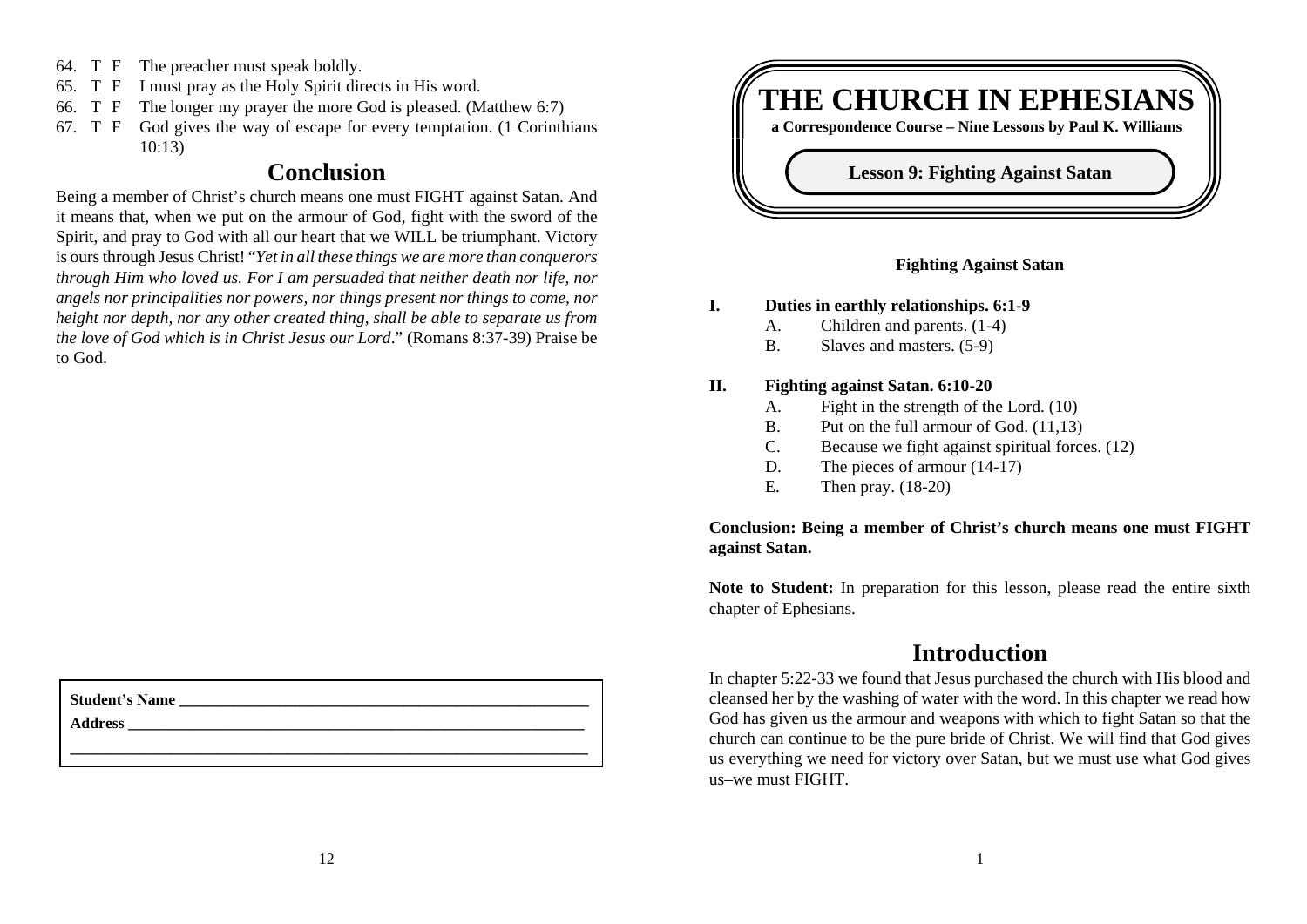# **I. Duties in earthly relationships. 6:1-9**

In 5:22-33 Paul instructs husbands and wives concerning their duties to one another. In this section he talks to children and parents and to slaves and masters.

# **A. Children and parents (1-4)**

"*Children, obey your parents in the Lord, for this is right."*

When parents are "in the Lord" they are careful to instruct their children in the right way. If children obey parents who are in the Lord "*hat it may be well with you and you may live long on the earth*" (v3).the instructions of loving parents protect children from physical dangers ("Don't play in the street") and spiritual dangers ("Don't drink beer"). Children must always be respectful and careful to obey parents in the Lord.

Even when parents are not Christians, they must be honoured and obeyed in everything which is not against Christ. Christ must come first, so that children must not sin against Him in order to obey parents. But even when parents do not believe in Christ, the children must obey as long as what they do is not a sin. When there is a conflict between what parents demand and what Jesus tells us to do, we must obey Jesus instead of parents. In Matthew 10:34-39 Jesus demands that we follow Him even when it makes the members of our family to be our enemies. "*He who loves father or mother more than Me is not worthy of Me. And he who loves son or daughter more than Me is not worthy of Me."* (Matthew 10:37) Christian, examine yourself. In every situation Jesus must come first. Are you keeping Him first always?

Fathers have a particular responsibility. "*And you, fathers, do not provoke your children to wrath, but bring them up in the training and admonition of the Lord.*" (6:4) The father is the head of the family and as such must set a proper example and be responsible for instruction and discipline. Mothers also have an obligation to love and train children (Titus 2:4-5), but the father has the main responsibility. For this reason he must be careful to set a proper example for his children; he must teach them carefully the word of God; he must discipline them when they disobey. Father, are you carrying out your responsibilities toward your children with love for them and for Jesus?

- 47. T F The one who has faith trusts in God's promises.
- 48. T F The Holy Spirit gives us faith directly without our being taught the gospel.
- 49. T F Faith comes through hearing the word of Christ.
- 50. T F We must grow in faith. (Luke 17:5)
- 51. T F One must overcome all sins before he becomes a Christian.
- 52. T F One can be saved outside of Christ (Ephesians 1:3)
- 53. T F Those outside of Christ's church are unsaved. (Ephesians 5:23)
- 54. T F The Christina can sin and be lost. (2 Peter 2:20-22)
- 55. T F When the Christian sins, he must repent and pray (Acts 8:14-24)
- 56. T F When we walk in the light the blood of Jesus cleanses us from sin. (1 John 1:7-9)
- 57. T F It is not necessary to know what the Bible teaches.
- 58. T F When we love the scriptures and know the scriptures we will have the answer for every lie of Satan.
- 59. T F The Bible is dead. (Hebrews 4:12)
- 60. T F The Christian must use the Bible to live by and to preach.

# **E. Then pray. (Vs.18-20)**

"*Praying always with all prayer and supplication in the Spirit, being watchful to this end with all perseverance and supplication for all the saints–and for me, that utterance may be given to me, that I may open my mouth boldly to make known the mystery of the gospel, for which I am an ambassador in chains; that in it I may speak boldly, as I ought to speak*."

Pray for all saints; pray for yourself; pray for preachers of the gospel. Pray "*in the Spirit*," that is, pray as the Holy Spirit directs in His word. Pray at all times.

Prayer is necessary because when we have done everything we can do on our own, we still need the help of God. While we work as though everything depends on our own efforts, we need to pray as though everything depends on God. For truly, everything we can do needs to be coupled with everything God can do in order for us to live triumphant lives in Christ.

## **Questions:**

- 61. T F Praying gives the Christian power over Satan.
- 62. T F The preacher is helped by our prayers.
- 63. T F I should pray for all Christians.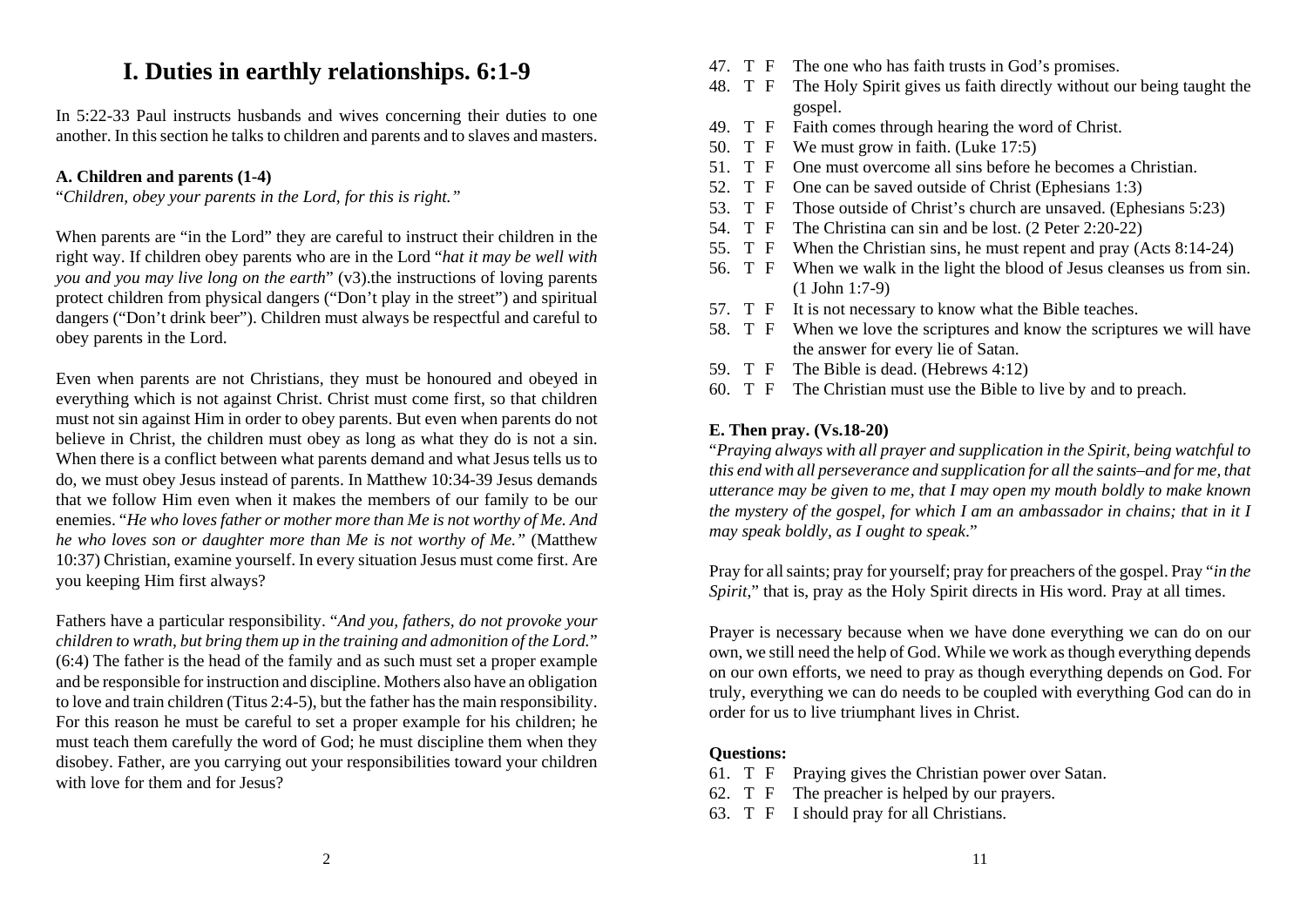God for salvation from present sins. (See Acts 8:14-24; 19:18-19; 1 John 1:6-10.) Then he knows that he has salvation, and as a saved person he is triumphing over Satan and all his temptations.

**6. Our weapon is the sword of the Spirit which is the word of God**. This explains how the Holy Spirit helps the Christian. He has furnished the sword by bringing the word of God. With the word of God the Christian can defeat Satan, the way Jesus defeated Satan in the wilderness. (Luke 4:1-12) Every time Satan presented a temptation, Jesus quoted a scripture which defeated him. The answer to every temptation, to every lie which Satan can tell, is found in the word of God. "*For the word of God is living and powerful, and sharper than any two-edged sword, piercing even to the division of soul and spirit, and of joints and marrow, and is a discerner of the thoughts and intents of the heart*." (Hebrews 4:12) The gospel is called "*the power* (dynamite) *of God for salvation*" (romans 1:16). What a weapon we have! We need none other. Tat word preached and lived will win hearts to Christ and defeat Satan's attempts to drag us down to hell. Read it, lean it, love it, preach it, live it. It is the sword of the Spirit.

#### **Questions:**

- 34. T F The Christian must wear four pieces of armour and he must carry a sword and a shield.
- 35. T F When the Christian loves the truth, he is protected against the lies of Satan.
- 36. T F A Christian can overcome Satan by telling lies.
- 37. T F God's word is truth. (John 17:17)
- 38. T F A person earns righteousness by being perfect. (Romans 3:23)
- 39. T F A person earns righteousness by the washing of water with the word (Ephesians 5:26)
- 40. T F "The washing of water with the word" means "believing and being baptised." (Mark 16;16)
- 41. T F When the Christian sins, he must be baptised again to become righteous (1 John 1:7-9)
- 42. T F The Christian must hunger and thirst after righteousness. (Matthew 5:6)
- 43. T F The gospel of Christ brings peace.
- 44. T F A person must obey the gospel. (2 Thessalonians 1:8)
- 45. T F The Christian must teach the gospel to others.
- 46. T F Faith is necessary in order to have victory over Satan.

#### **Questions:**

- 1. T F Parents who are "in the Lord" are Christians.
- 2. T F It is right for children to obey their parents in the Lord.
- 3. T F Children must never disobey parents.
- 4. T F Children must never disobey parents.
- 5. T F We must put father and mother first.
- 6. T F The father should teach his children the word of God.
- 7. T F The father should never discipline his children with the rod.

#### **B. Slaves and Masters (5-9)**

Slavery was common in Paul's time. Men and women who were captured in battle sometimes became slaves. People who could not pay their debts became slaves to the ones they owed money to. Many people were born in slavery and were slaves all their lives. Since the gospel is for all people, slaves heard and obeyed the gospel. When they were Christians, they were free men–but not free from their masters on earth. All who are children of God are free from sin, but the earthly relationships of master and slave continue.

Today there are slaves in a few countries of the world. At one time there were laws in South Arica which made it necessary for certain people to remain farm workers, etc. In these cases, the gospel converts people who are in working conditions which they cannot change. They are like the slaves in Paul's time.

Employees are not slaves, yet they owe the same obligations to their employers that slaves owe to their masters. The words of this passage apply to all who work for other people.

"*Bondservants, be obedient to those who are your masters according to the flesh, with fear and trembling, in sincerity of heart, as to Christ; not with eye-service, as men-pleasers, but as bondservants of Christ, doing the will of God from the heart, with goodwill doing service, as to the Lord, and not to men, knowing that whatever good anyone does, he will receive the same from the Lord, whether he is a slave or free*." (Ephesians 6:5-8)

In 1 Corinthians 7;21 Paul wrote, "*Were you called while a slave? Do not be concerned about it; but if you can be made free, rather use it.*" There are restrictions on slaves which make it harder for them to preach the gospel. Therefore if a slave is able to buy his freedom it is good for him to do so. But if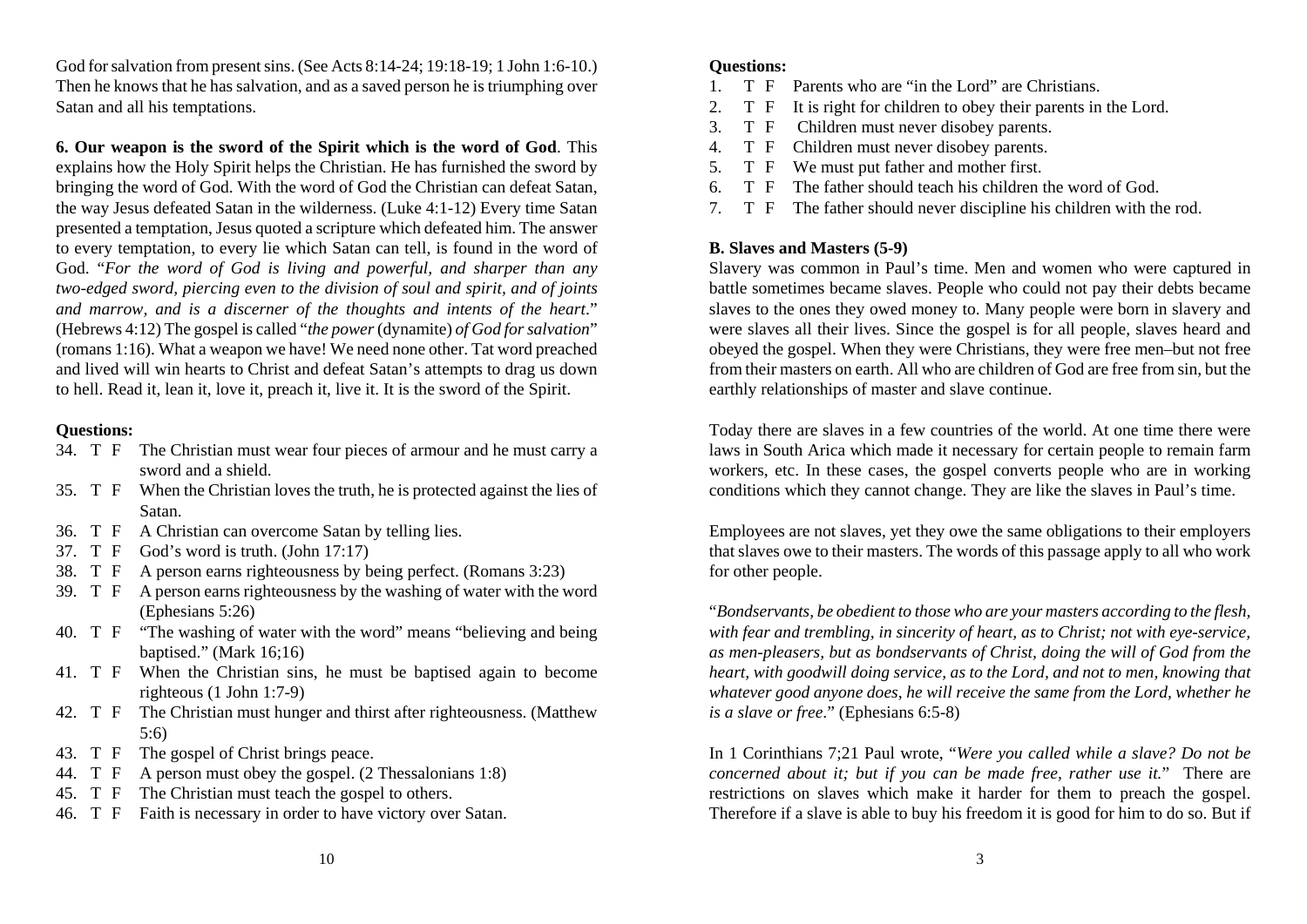the slave cannot do this he is not to worry about it. God accepts us whether we are slaves or free.

The duties of slaves are: **obedience** and **good will**. Employees must **obey** "*with fear and trembling, in sincerity of heart, as to Christ*" When we work, we must do so as though Christ were our earthly master. Everything we do, we do for Christ, "*not with eye-service, as men-pleasers, but as bondservants of Christ, doing the will of God from the heart.*"

This obedience must be acted with **good will**: "*with goodwill doing service, as to the Lord, and not to men, knowing that whatever good anyone does, he will receive the same from the Lord, whether he is a slave or free*." Surly, reluctant service to our employers is a sin against Christ, who is our real Master. Remember this, we are serving Christ when we serve our employers. We are cheating Christ when we cheat our employers. The Christian is the best slave, the best employee, because his humble, cheerful, obedient service comes from a heart which is intent on pleasing Christ.

Masters also have duties toward Christ. "*And you, masters, do the same things to them, giving up threatening, knowing that your own Master also is in heaven, and there is no partiality with Him*." (6:9) Masters are not told to free their slaves. We must operate within the society in which we find ourselves. But the master is told to conduct himself toward his slaves in a way which takes all the terror and cruelty out of the system. "*Do the same things to them, giving up threatening."*

The master is to perform duties toward his employees. He is to be fair and give cheerful service to them. He is to take their needs into consideration. He is not to be cruel, but kind. In everything he is to know "*that your own Master also is in heaven, and there is no partiality with Him*." Masters get no special privileges in the judgment. They will be judged by the same standard as their employees or slaves. We are all slaves of one Master–Jesus Christ. We will all be judged by the same standard. Therefore masters must treat their slaves or employees in a fair and just manner or they will be called to account by Him who is the Master of all.

#### **Questions:**

- 8. T F A slave cannot be a Christian.
- 9. T F A slave must run away from his master.

the one who has been forgiven by God and who is living a life of obedience to Him. Only those who have been cleansed by the washing of water and the word and have been placed in the church are righteous. Those in the church are righteous only if they continue to walk in the light and confess their sins to God. Then the blood of Jesus washes us clean from all our sins and we continue to berighteous, to walk in the light. (1 John 1:7-9) The Christian must hunger and thirst after righteousness if he is to stand against the temptations of the devil.

**3. Our feet must be shod with the preparation of the gospel of peace**. The Roman soldier wore sandals which had nails sticking out the sole. These nails gripped the ground firmly, even when it was sloping or slippery. The gospel of peace is the preparation (preparedness) which keeps the Christian firm and upright in the face of Satan's attack. This gospel must be heard, believed and obeyed. It must be learned so that it can be preached to others. Then we can "stand" when Satan's lies threaten to push us down.

**4. Our shield is faith.** The faith which comes from hearing the word of Christ (Romans 10:17) will stop every flaming missile (temptation) of Satan. *"For whatever is born of God overcomes the world. And this is the victory that has overcome the world--our faith."* (1 John 5:4) "*Now faith is the substance of things hoped for, the evidence of things not seen*." (Hebrews 11:1) Because of the word of God we are sure that heaven is ours and that God is real and loves us. This inspires such a trust that we are willing to risk our all for Him. We BELIEVE every word He has given us. Therefore we will not give in to the temptations of the world. Our shield is faith.

**5. On our head must be the helmet of salvation.** The one who is still in his sins is in the hand of Satan. There can be no victory for him. This is why the one who says he must overcome all his sins before he becomes a Christian is trying the impossible. Salvation from sins is necessary before we can conquer Satan.

In order to be saved one must be in Christ (Ephesians 1:3). To get into Christ one must believe in Christ, repent of sins, and be baptized into Christ (Romans 6;3; Galatians 3:27). Then it is that he is cleansed by the washing of water with the word (Ephesians 5:26). Have you been saved?

But one who has once been cleansed can go back into the world of sin and lose his salvation. (See 2 Peter 2:20-22.) The Christian must continually be turning to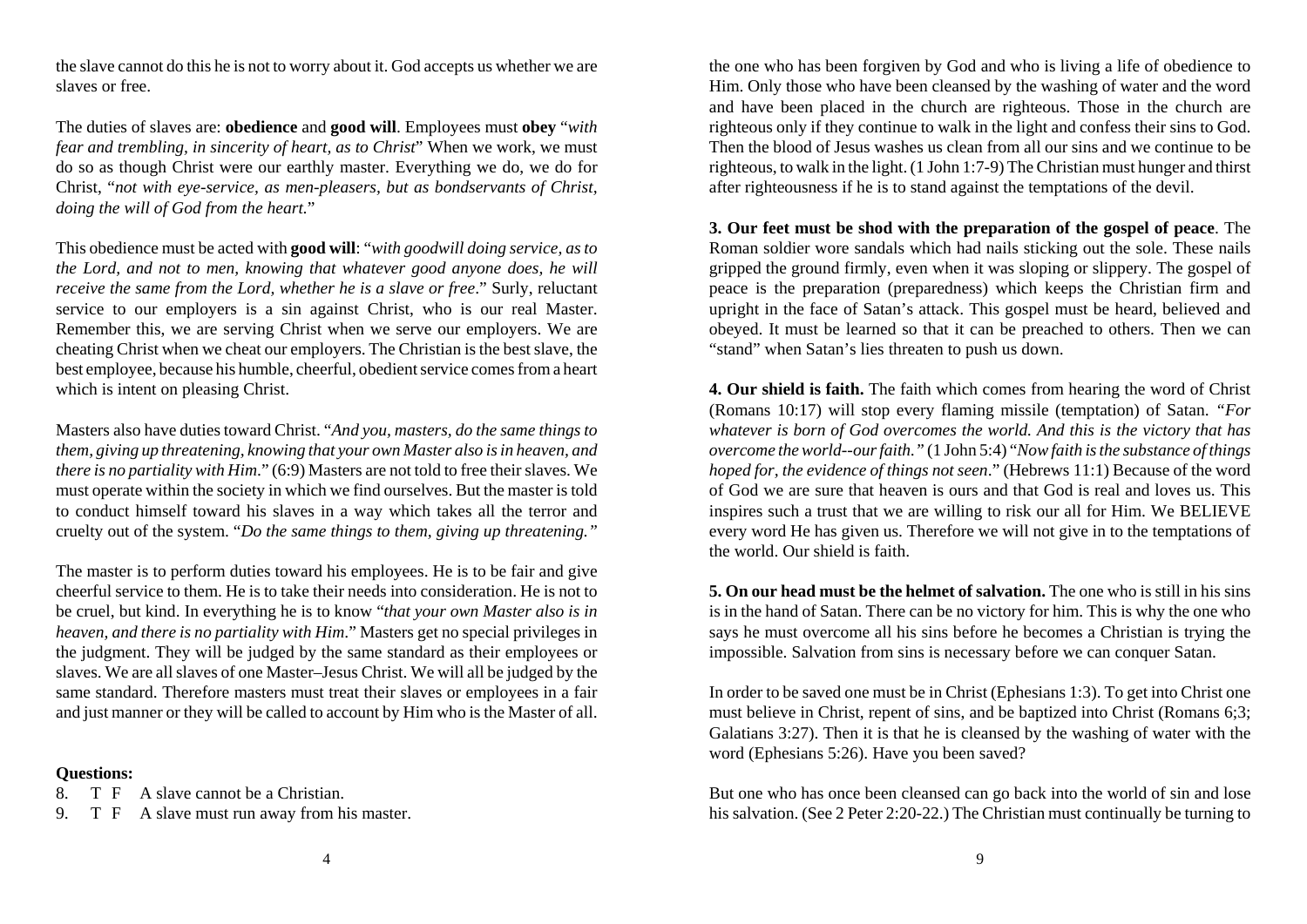- 31. T F The struggle against sin requires spiritual weapons.
- 32. T F The weapon which defeats Satan is truth.
- 33. T F Satan's power is found in lies.

### **D. The Pieces of Armour (vs. 14-17).**

"*Stand therefore, HAVING GIRDED YOUR WAIST WITH TRUTH, having put on the BREASTPLATE OF RIGHTEOUSNESS, and having SHOD YOUR FEET WITH THE PREPARATION OF THE GOSPEL OF PEACE; above all, taking the SHIELD OF FAITH with which you will be able to quench all the fiery darts of the wicked one. And take the HELMET OF SALVATION, and the SWORD OF THE SPIRIT, which is the word of God*."

**1. Our loins (belly and thighs) must be girded (surrounded) with truth**. When a soldier went to battle it is said that he girded his loins. The Christian cannot



fight Satan without the truth. He must love the truth, and know the truth (the word of God). The Christian must hate lies becauselies come from Satan. Truth and the love of truth will protect him from the lies of Satan.

**2. Our chest and back must beprotected by the breastplate of righteousness.** Righteousness is "the character or quality of being right or just." This is granted by God when by faith we obey Christ in repentance and baptism. It is further granted to the Christian when he repents of sins and prays. Righteousness is right living and a love for it. "*Blessed are those whohunger and thirst for righteousness, For they shall be filled*." (Matthew 5:6)

the only one who is righteous is

- 10. T F A Christian must be faithful to his employer.
- 11. T F When an employee works well, he is working for Christ.
- 12. T F Stealing from your employer is all right.
- 13. T F If a master mistreats his employees or slaves, he will not go to heaven.
- 14. T F Masters are slaves.
- 15. T F Masters and slaves will be judged by the same standard.

# **II. Fighting against Satan–6:10-20**

## **A. Fight in the strength of the Lord.**

"*Finally, my brethren, be strong in the Lord and in the power of His might*."  $(v10)$ 

1. The Christian is commanded to "*be strong*". This means the Christian must **do something**; God will not do it for him. False teachers say that at salvation God changes the heart and makes the Christian strong and takes away his desire to sin. This verse shows that the strength of a Christian is the responsibility of the Christian–he must be strong.

2. We are to be strong "*in the Lord*." **In the Lord** is where every spiritual blessing is found (Ephesians 1:3). Jesus has provided for our strength, but we have to be **in the Lord** in order to have it. Some people seem to think they must overcome all their sins *before* they become Christians. They are doomed to failure. Strength to overcome sins is found **in the Lord**.

3. Our strength is "*in the strength of His might*." Can you imagine that strength? Is there anything too hard for God? Can Satan ever overcome Him? It is His strength which is available to the Christian. With it, we can **always** overcome Satan. Victory is ours, because we have the strength of God!

## **Questions:**

- 16. T F The Christian is helpless against sin.
- 17. T F God keeps the Christian from sinning and the Christian does not have to do anything.
- 18. T F If I am in the Lord I can overcome sin.
- 19. T F God is more powerful than Satan.